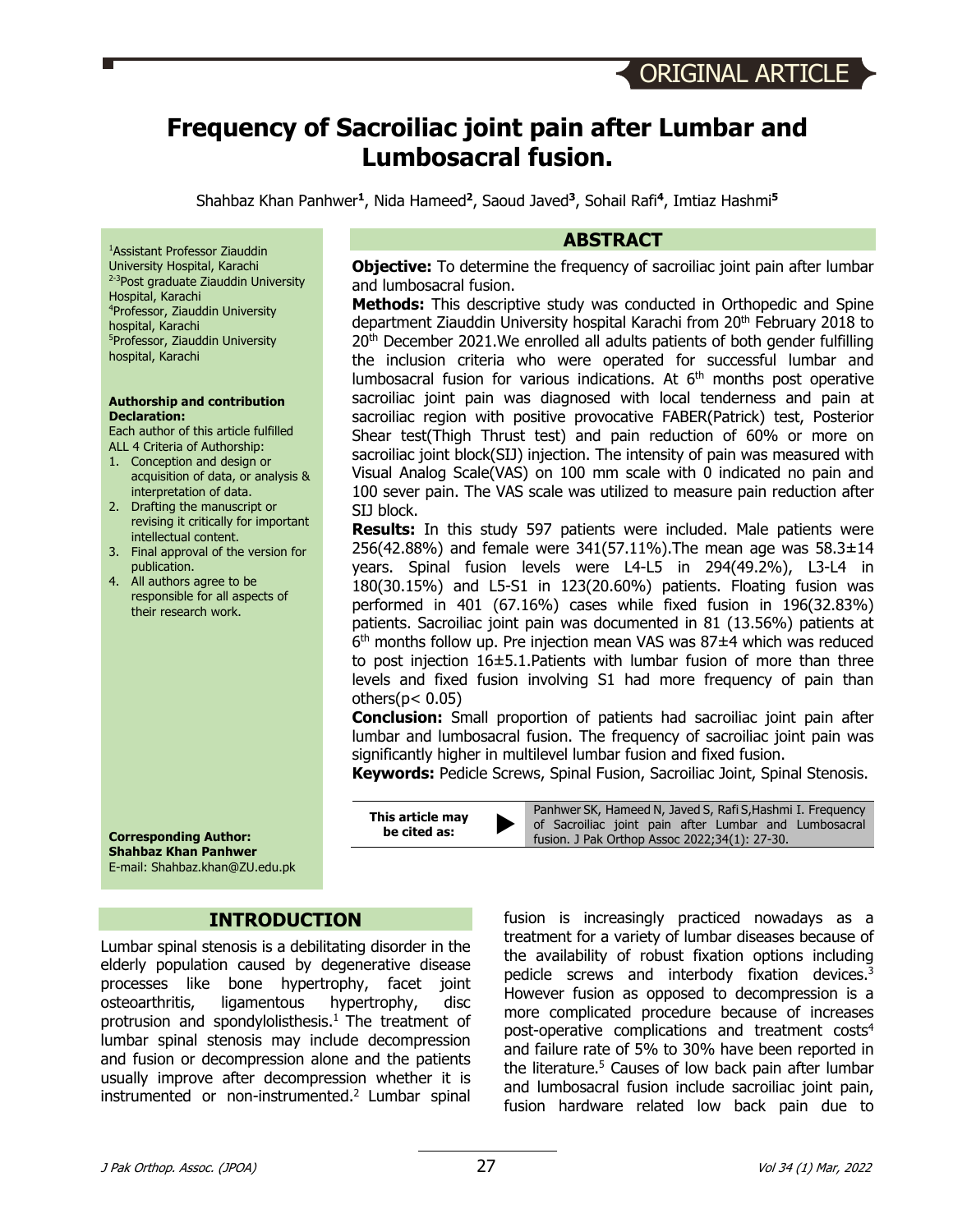impingement of screw or rod over iliac crest, adjacent segment disease, multi-level spondylotic changes, Pseudoarthrosis, and iliac crest graft harvesting.<sup>6</sup> The frequency of sacroiliac joint pain after spinal fusion surgery ranges from of 10% to 40%.7 Lumbar spinal fusion increase stress across the sacroiliac joint and results in low back pain.<sup>8</sup> Provocative clinical tests can diagnose sacroiliac joint pain but sacroiliac joint block(SIJ) injection is considered the gold standard for diagnosis and treating sacroiliac joint pain.<sup>9</sup>

The objective of our study was to determine the frequency of sacroiliac joint pain after lumbar and lumbosacral fusion.

#### **METHODS**

We conducted this descriptive study in Orthopedic and Spine department Ziauddin University hospital Karachi from  $20<sup>th</sup>$  February 2018 to  $20<sup>th</sup>$  December 2021. All adults patients of both gender requiring with lumbar disc herniation, degenerative disc disease and lumbar spondylolisthesis requiring spinal fusion and achieved successful fusion at six months follow up but with pain and tenderness at sacroiliac region were included in this study. All patients with S2A1 screws, Iliac Bolt Screws, re surgery and those with for traumatic spine fractures, infection, congenital deformities, rheumatoid arthritis, Ankylosing spondylitis, malignancy and those with extra-spinal causes of low back pain were excluded from our study. The study protocol was approved by the Institutional Review Board of our hospital. Informed written consent was obtained from all participant of our study. In the included patients complete history clinical examination and relevant investigations(spine radiographs and MRI) were undertaken. Decompression and fusion was carried out by the same team of orthopaedic surgeon following a uniform standard technique of decompression and pedicle screw fixation in all cases. Post operative follow up visits were scheduled at two weeks initially and then monthly. In each visit radiological and clinical assessment was carried out. At six months follow up visit post operative sacroiliac joint pain was diagnosed with positive provocative FABER(Patrick test),**10-12** Posterior Shear test(Thigh Thrust test)**13,14** and pain reduction of 60% or more following sacroiliac joint block(SIJ) injection. The intensity of pain was measured with Visual Analog Scale(VAS) on 100 mm scale with 0 indicated no pain and 100 sever pain. The VAS scale was utilized to measure pain reduction after SIJ block.**<sup>15</sup>** The SIJ block injection was injected with patient in the prone position using 22G spinal needle. Initially 1 ml of Iodixanol (®Visipaque) radiocontrast was injected under image intensifier to confirm sacroiliac joint followed by injection of 1.5 ml of 2% Lidocane and 1.5 ml of 0.5% Bupivacaine.**<sup>10</sup>** The FABER (Patrick test) and Posterior Shear test(Thigh Thrust test) were repeated. Post injection pain reduction was recorded on VAS scale.

We analyzed our data with SPSS 23. Frequency and percentages were calculated for qualitative data while quantitative data was represented as mean and standard deviation. Frequency of sacroiliac pain was noted and compared for important variables like age, gender, level of fusion, fixed fusion and floating fusion and  $P$  value was calculated with Chi-square test.  $P$  value <0.05 was considered statistically significant.

### **RESULTS**

In this study 597 patients were operated for spinal fusion. Majority(57.11%,n=341) of our patients were female while male patients were 256(42.88%). The mean age was 58.3±14 years. Lumbar canal stenosis was diagnosis in 496(83.08%) cases followed by lumbar disc herniation in 63 (10.55%) and spondylolisthesis in 38(6.36%) of cases. Spinal fusion levels were L4-L5 in 294(49.2%), L3-L4 in 180(30.15%) and L5-S1 in 123(20.60%) patients. Floating fusion was performed in 401 (67.16%) cases while fixed fusion in 196(32.83%) patients. Sacroiliac joint pain was documented in 81 (13.56%) patients at 6<sup>th</sup> months follow up. Pre injection mean VAS was 87 $\pm$ 4 87(range 66 to 91) reduced to mean 16 $\pm$ 5.1 16(range 8 to 22) post injection. Degenerative changes at sacroiliac joints were noted on radiographs in 412(69.01%) patients. Patients with lumbar fusion of more than three levels, and fixed fusion involving S1(81 versus 67) had more frequency of pain than others( $p$ < 0.05) No statistically significant( $p > 0.05$ ) increased frequency of sacroiliac pain was noted when comparison was done for age and gender.

### **DISCUSSION**

Post operative sacroiliac joint pain is an important outcome following spinal fusion nonetheless, it is difficult to diagnose it with 100% accuracy on physical examination alone. **<sup>16</sup>** According to Laslett 17 with two positive clinical challenge tests the sensitivity of the diagnosis is 93% and the specificity 66%.Diagnostic accuracy however can be enhanced by combining provocation tests with sacroiliac joint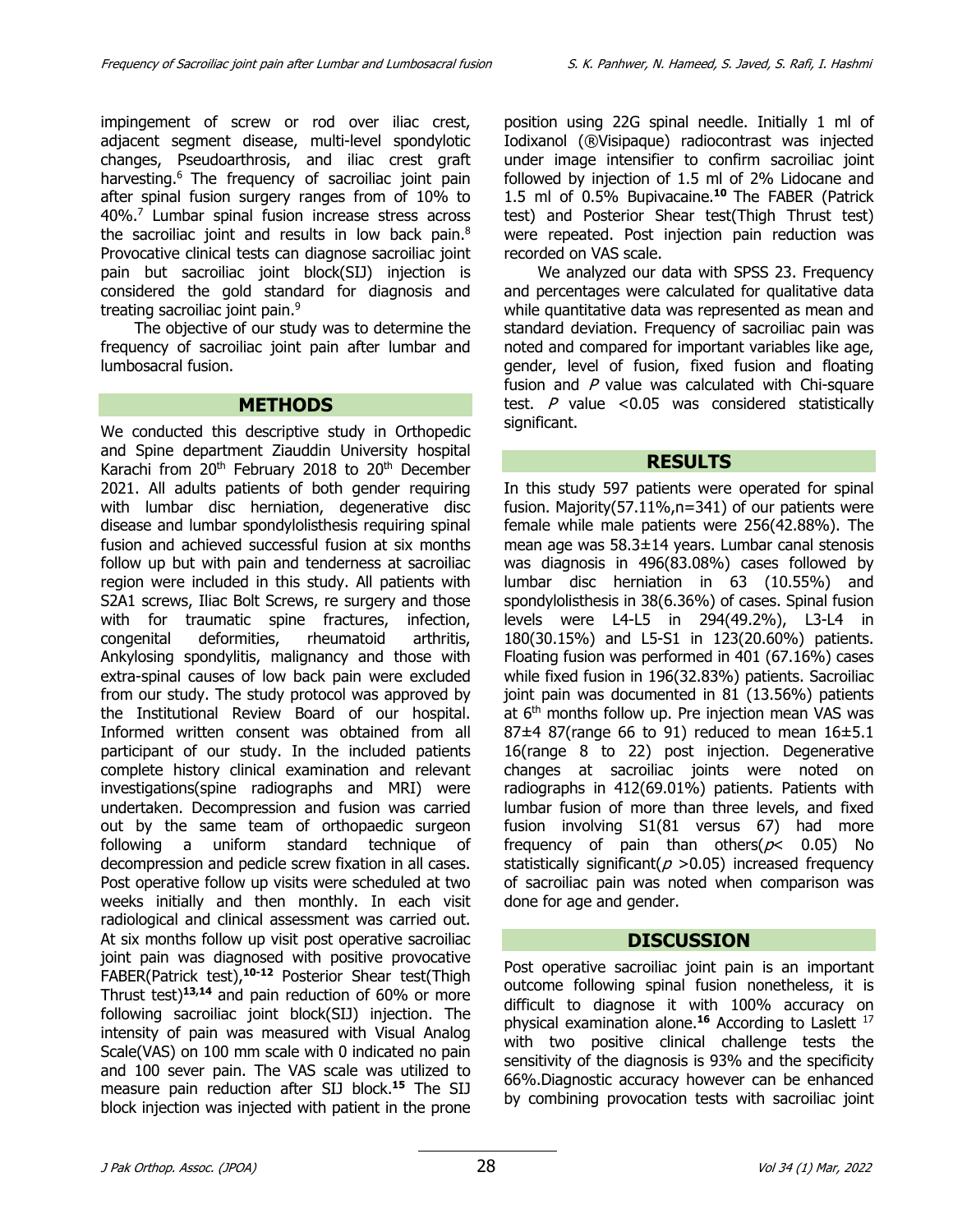pain and specific physical signs such pain below the L5 level and in the posterior superior iliac spine region as well as excluding other lumbar spine illnesses.<sup>18</sup>

In our study the frequency of post operative sacroiliac joint pain was 13.56% (n=81). Previous studies however reported variable frequency ranging from 16.2 percent to 43 percent.<sup>6, 19,20</sup> Ha and Lee<sup>21</sup> showed that there is no association between sacroiliac joint pain and the number of fused segments which is contrary to our results as we had noted that patients with lumbar fusion of more than three levels and fixed fusion involving S1 had more frequency of pain than others (p< 0.05). Yoshihara**<sup>22</sup>** was of the opinion that every patient with lumbosacral fusion if complaining of back pain must be evaluated for sacroiliac joint pain as imaging studies had revealed more frequent presence of degeneration of sacroiliac joint than in patients without fusion.

In our study degenerative changes at the sacroiliac joints were noted on radiographs in 412(69.01%) patients and we suggest this could be the possible cause of sacroiliac pain. Contrary to our results Shin and Ryu**<sup>23</sup>** analyzed the data of 346 patients with spine fusion and reported that increased pelvic tilt and decrease lumbar lordosis are the two main reasons for post operative sacroiliac pain.

We had not harvested bone graft from posterior iliac crest in our study. Many authors **24-26** however had shown that graft harvested from posterior iliac bone was responsible for post operative sacroiliac pain.

Our study had some limitations. The design of our study was descriptive. Our follow up period was short. We could not analyze the functional disability due to sacroiliac pain. We therefore recommend further studies to verify our results.

## **CONCLUSION**

Small proportion of patients had sacroiliac joint pain after lumbar and lumbosacral fusion. The frequency of sacroiliac joint pain was significantly higher in multilevel lumbar fusion and fixed fusion. Optimum surgical strategies are therefore needed to avoid post operative pain in patients with spinal fusion.

### **Conflict of Interest:** None

### **Grants/Funding:** None

#### **REFERENCES**

- 1. Ucer M, Aydin I, Tacyildiz AE, Dogan I, Emel E. Surgical outcomes of decompressive laminectomy by trans-spinous approach for degenerative lumbar spinal stenosis. J Pak Med Assoc. 2018;68(11):1618-1624.
- 2. Mazar S, Baloch SR, Khan S, Hashmi IA, Rafi MS, Functional Outcomes After Lumbar Fusion for Degenerative Spine Using Oswestry Disability Index. A Retrospective Observational Study. EC Orthopaedics. 2021;7-13.
- 3. Deyo RA, Nachemson A, Mirza SK. Spine-fusion surgery: The case for restraint. N Engl J Med 2004;350:722–726.
- 4. Tye EY, Anderson J, Haas A, Percy R, Woods ST, Ahn N. Decompression versus decompression and fusion for degenerative lumbar stenosis in a workers' compensation setting. Spine. 2017;42(13):1017–1023.
- 5. Maigne JY, Planchon CA. Sacroiliac joint pain after lumbar fusion: a study with anesthetic blocks. Eur Spine J 2005;14: 654–658.
- 6. DePalma MJ, Ketchum JM, Saullo TR. Etiology of chronic low back pain in patients having undergone lumbar fusion. Pain Med. 2011;12:732–739.
- 7. Unoki E, Abe E, Murai H, Kobayashi T, Abe T. Fusion of multiple segments can increase the incidence of sacroiliac joint pain after lumbar or lumbosacral fusion. Spine. 2016;41(12):999- 1005.
- 8. Ivanov AA, Kiapour A, Ebraheim NA, Goel V. Lumbar fusion leads to increases in angular motion and stress across sacroiliac joint: a finite element study. Spine (Phila Pa 1976). 2009;34(5):162-169.
- 9. Cohen SP, Chen Y, Neufeld NJ. Sacroiliac joint pain: A comprehensive review of epidemiology, diagnosis and treatment. Expert Rev Neurother. 2013;13:99-116.
- 10. Nejati P, Sartaj E, Imani F, Moeineddin R, Nejati L, Safavi M. Accuracy of the Diagnostic Tests of Sacroiliac Joint Dysfunction. J Chiropr Med. 2020;19(1):28-37.
- 11. Chi B. Sacroiliitis. In: Warfield CA, Fausett HJ, editors. Manual of Pain Management. 2nd ed. Lippincott Williams and Wilkins; Philadelphia, PA: 2002. pp. 95–98
- 12. Hoy D, Brooks P, Blyth F, Buchbinder R. The epidemiologyof low back pain. Best Pract Res Clin Rheumatol. 2010;24(6) 769-681.
- 13. Kokmeyer DJ, van der Wurff P, Aufdemkampe G, Fickenscher TCM. The reliability of multitest